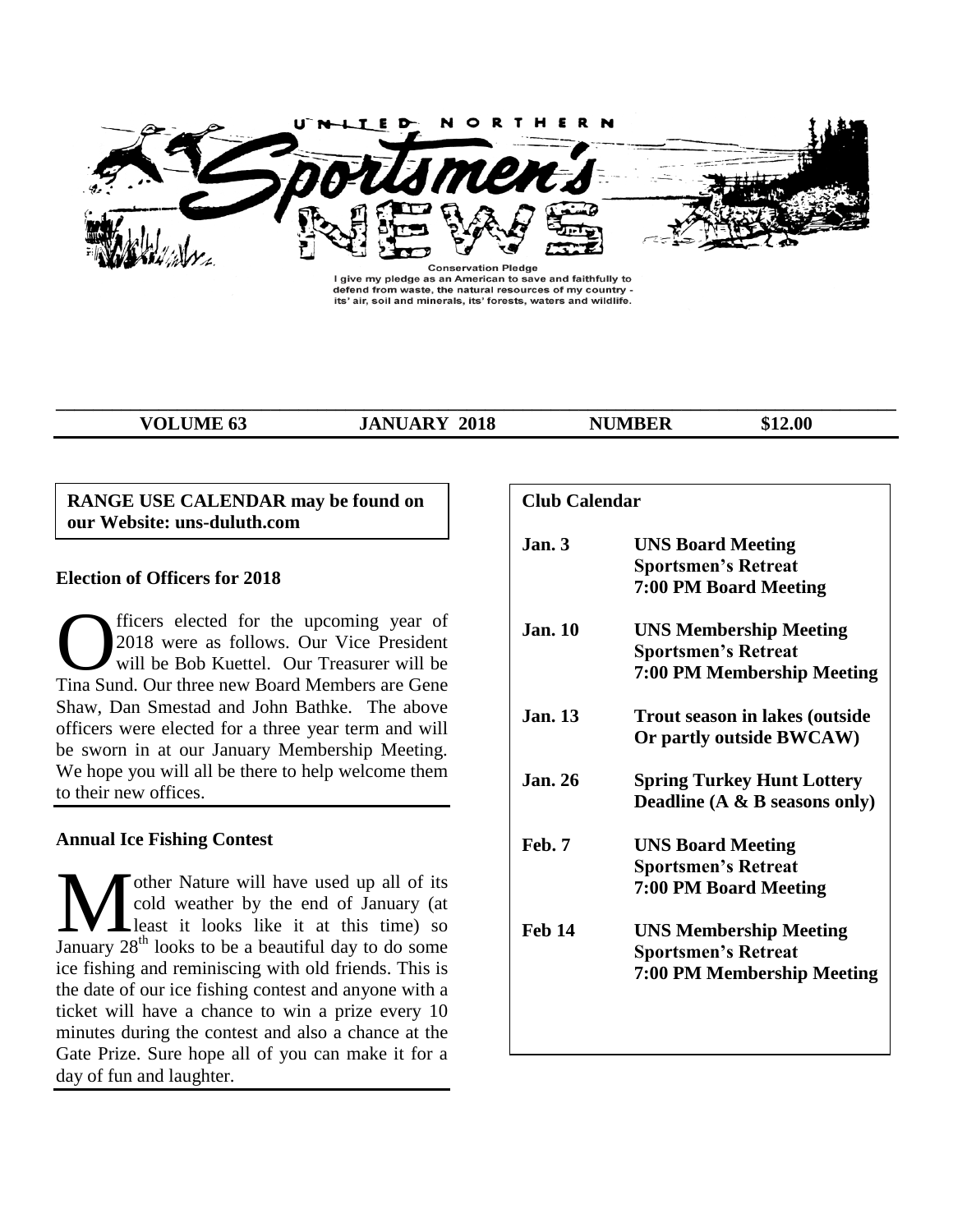### **Annual Banquet**

on't forget our banquet coming in April. It is not too early to start asking for those prizes. If you know any business owners On't forget our banquet coming in April. It is not too early to start asking for those prizes. If you know any business owners out there that may be interested in donating to our club please just ask. Any and all donations will be greatly appreciated. For any additional information please contact Eric Hansen at 218-729-8723 or 218- 831-8646.

### **Rifle Range**

his spring members using the rifle range will note some changes and range closings. A berm will be placed on the west side of the range from the staging area to the 100 yard backstop. This is for safety reasons to keep any projectiles from straying onto the neighboring property. We hope you will bear with us and contact a Board Member or Camp Host for more information.  $\prod_{\text{range}}$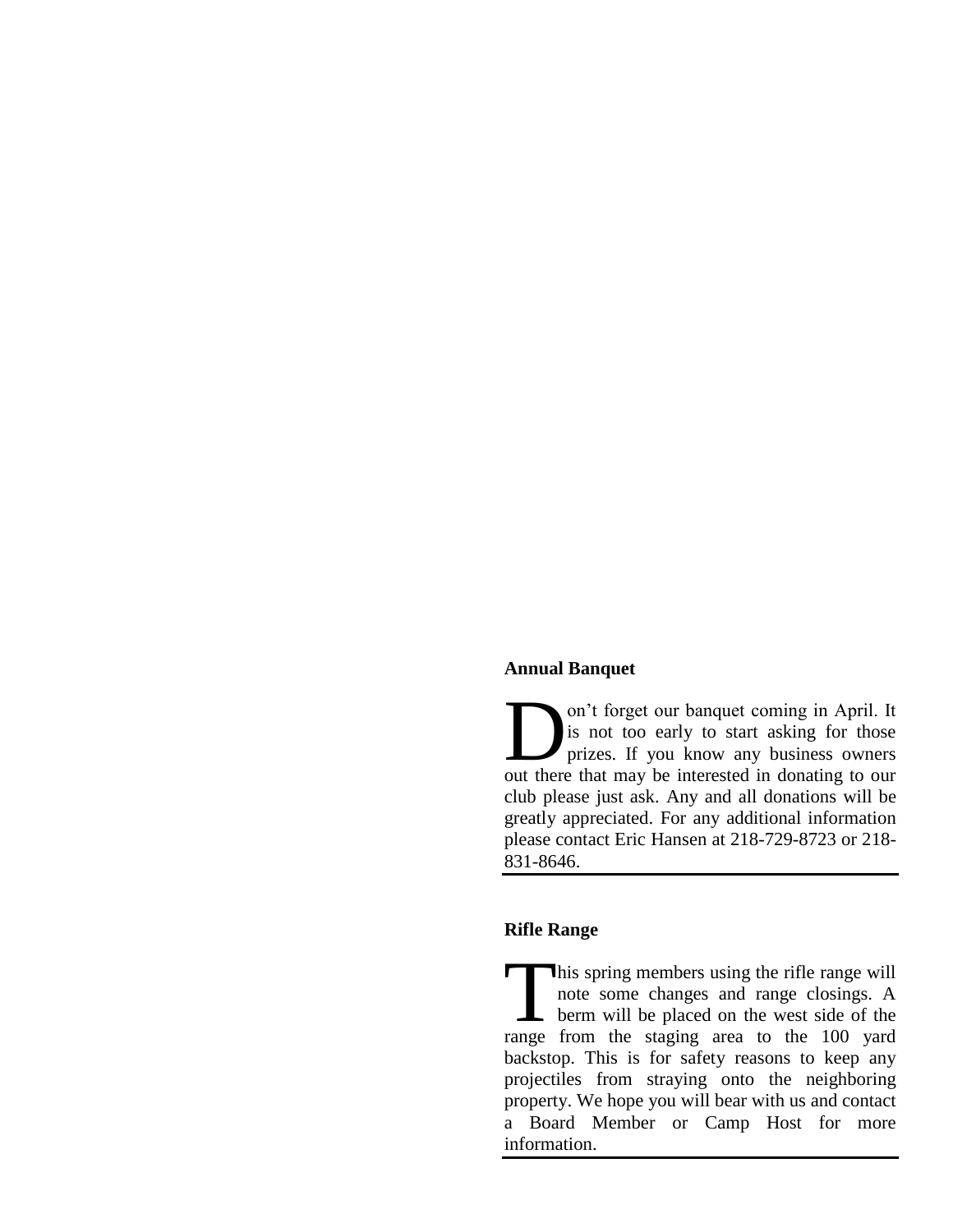# **(Club Notes Continued from Page 4)**

**Banquet April 13, 2018- Eric Hansen:** Nothing new to share. **Ice Fishing Contest January 28, 2018-Eric Hansen:** No permit yet. Ads are proofed and waiting, and posters are ready to go. 376 tickets returned so far. Discussion followed.**YOFD 8/11/2018 – Cody Privette:** Gave overview of the event. Cody and Kathleen Privette will chair the event. Already have donations coming in for prizes.**Website Committee-Bob Kuettel:**  Committee will meet as soon as Lance Parthe is available.

**NEW BUSINESS: Trees on Property – John Polecheck:** The trees on the property are looking very nice. Discussion followed. **Approve BOD recommended \$6,840 Expense for Rifle Range Berm Development- Bob Kuettel:** Bob gave overview of the project and need for an additional berm to be safety compliant. The BOD recommends approval of the project. Motion by Bob Kuettel  $2^{nd}$  by Bob Klein to approve the expense. Discussion followed. Carried.**Approve BOD Recommended Change to "Rules for the UNS Club Facilities" #16 – Dave Shrader:** Dave gave overview of issue with four campers during hunting season. The units were un-occupied for several days. Would like to amend the rule to allow deer hunters to leave their camping units with prior approval in the month of November and allow to leave personal property for longer than 24 hours. Discussion followed. Motion by Dan Smestad  $2<sup>nd</sup>$  by Tina Sund to make the change; Carried.

**Attendance Drawing**: John Polecheck won the \$20.00

**Progressive Drawing**: Nicole Kedrowski was not present, therefore did not win \$60.

**Members sick or in distress:** Barry Brooks and Mary Smestad

Adjournment: Motion was made by Mike Foy, 2<sup>nd</sup> by Judy Foy at 8:00 pm; Carried.

Respectfully submitted by Cody Privette, Secretary

# **Infested Waters List**

The DNR will add a lake, river, pond or wetland to the infested waters list if it contains an aquatic invasive species that could spread to other waters. The DNR may also list a lake, river, pond or wetland as infested if it is connected to a body of water where an aquatic invasive species is present.

To reduce the risk of spreading aquatic invasive species, activities like bait harvest and water use are managed differently in infested waters.

# **Which lakes and rivers are listed as infested?**

You can download the infested waters list as an [Excel spreadsheet](http://files.dnr.state.mn.us/eco/invasives/infested_waters.xlsx) . *Last updated December 29, 2017.* This Excel spreadsheet is the most complete version of the infested waters list and should be used for regulatory or permitting purposes.

You can [view an interactive map of most](http://www.eddmaps.org/midwest/tools/infestedwaters/)  [infested waters](http://www.eddmaps.org/midwest/tools/infestedwaters/) on the EDDMapS Midwest website.

# **How many lakes and rivers are listed as infested?**

About 5% of Minnesota's more than 11,000 lakes are on the infested waters list. Less than 2% of Minnesota lakes are listed as infested with zebra mussels. As of August 2016, we have confirmed zebra mussels in 121 lakes, rivers and wetlands. We have listed 130 bodies of water as infested with zebra mussels because they are closely connected to a waterway where zebra mussels have been found.

# **What can I do?**

You can help stop the spread of aquatic invasive species. Take three steps every time you leave a lake or river - whether or not it's infested:

- **Clean** all aquatic plants, zebra mussels, and other invasive species from boats, trailers, and water-related equipment.
- **Drain** water from your boat, ballast tanks, motor, live well and bait container. Remove drain plugs and keep drain plugs out while transporting equipment.
- **Dispose** of unwanted bait in the trash. To keep live bait, drain the water and refill the bait container with bottled or tap water.

If you want to [harvest bait](http://www.dnr.state.mn.us/fishing/commercial/minnowdealer.html) or transport [water](http://www.dnr.state.mn.us/waters/watermgmt_section/appropriations/permits.html#infested) from an infested water body, you may need to apply for a permit.